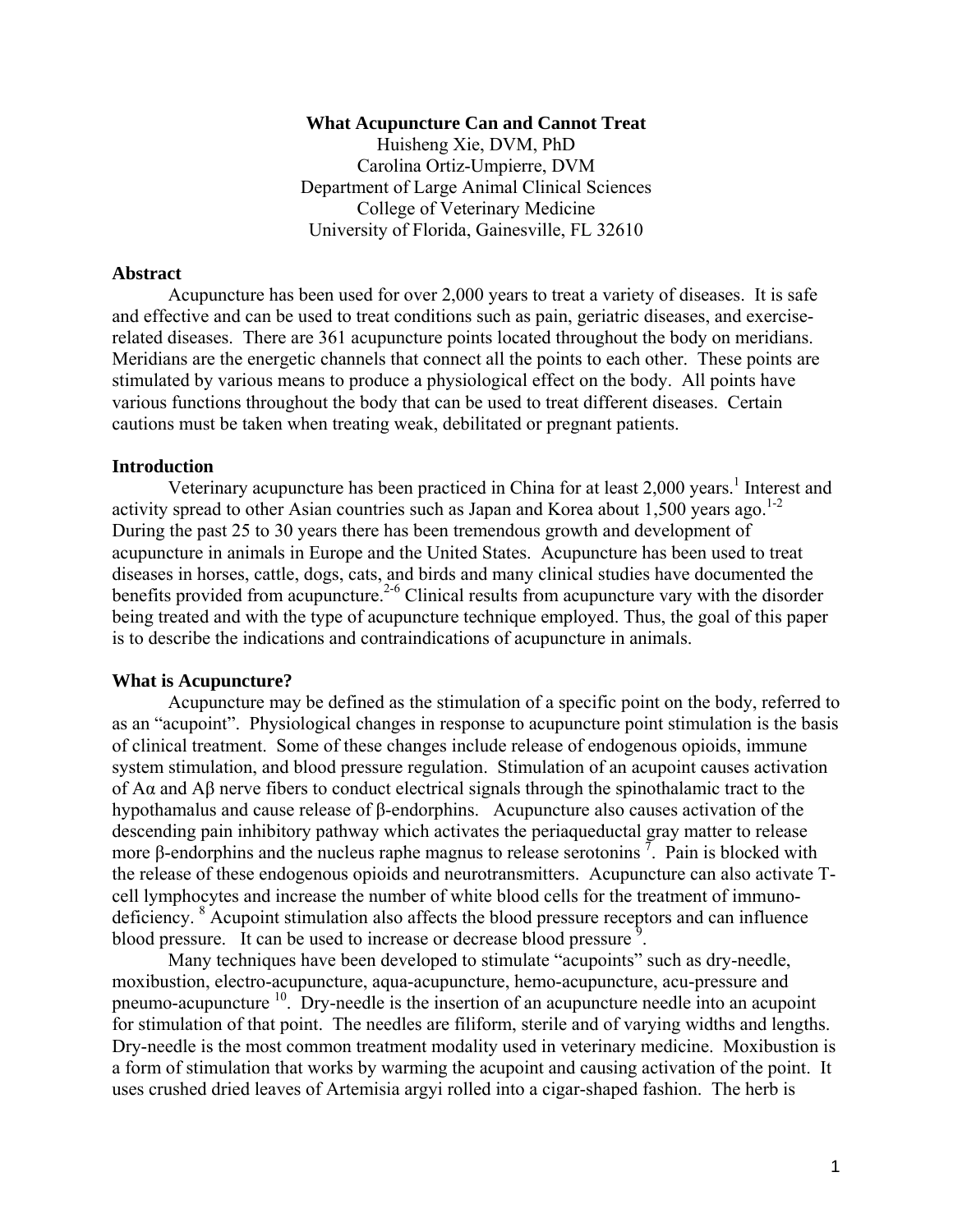burned and then placed over an acupoint without touching the skin. The warming effect of the burned herb causes stimulation of the acupoint. Electro-acupuncture is the attachment of electrical leads to dry-needles and connection to an electro-acupuncture machine. The purpose of using the electro-acupuncture machine is to control the frequency and amplitude applied to each point. This allows for more effective stimulation than dry-needle alone. Aqua-acupuncture is the injection of a soluble, sterile medium into acupoints. The purpose is to provide a constant stimulation via the pressure induced by the liquid injected into the acupoint. The most commonly injected substances are sterile water, saline, or vitamin B12. Hemo-acupuncture is performed by inserting a hypodermic needle into a blood vessel that contains an acupoint to draw a few drops of blood. The purpose of this modality is to release heat from the body. Acupressure is the use of one's fingers to apply direct pressure to an acupoint. Each point requires about 5-10 minutes of constant pressure for stimulation. Pneumo-acupuncture is the injection of fresh air into an acupoint. The pressure created by the air bubble within the subcutaneous tissues causes stimulation of the acupoint. This modality can be used for muscle atrophy of the hip or shoulder.

#### **Acupoints**

 There are 361 acupoints located on 14 meridians throughout the body. There are four types of acupoints: motor points, midlines points, nerves or nerve plexuses points, and muscletendon junction points  $11$ . The motor points are located where a nerve enters a muscle. The midline points are located on dorsal and ventral midlines. There are points over nerves and nerve plexuses. And there are points at muscle-tendon junctions where the Golgi bodies exist. Most of the acupoints are located on meridians. Meridians are energetic channels located throughout the entire body that form a connection between acupoints. There are 14 meridians named liver (LIV), gallbladder (GB), heart (HT), small intestine (SI), pericardium (PC), triple heater (TH), spleen (SP), stomach (ST), lung (LU), large intestine (LI), kidney (KID), bladder (BL), governing vessel (GV), and conception vessel (CV). Each point is named by its meridian and its corresponding number. For example, the liver meridian has 14 points and the third point on that meridian is called LIV-3.

#### **Applications of Acupuncture in Animals**

 Acupuncture can be used for a variety of clinical conditions in animals, especially chronic diseases. Acupuncture is most commonly used in three areas, namely pain management, geriatric medicine, and sports medicine. Acupuncture is reportedly effective for the treatment of various painful conditions in animals including cervical, thoracolumbar and lumbosacral hyperpathia, chronic lameness, degenerative joint diseases, and colic.<sup>2-6, 12-13</sup> Acupuncture stimulation produces an analgesic effect, generally called acupuncture analgesia.<sup>14</sup> The release of endorphins may be one of the pathways in which acupuncture relieves pain.<sup>15-16</sup> Geriatric patients suffer from a variety of conditions that can be treated with acupuncture. Many geriatric patients have generalized pain, arthritis, hind end weakness, and chronic diseases that hinder their quality of life. Some of these patients are also too weak to undergo conventional therapy and thus require an alternative to treatment that is safe and effective. Acupuncture can effectively treat geriatric patients and improve their quality of life. <sup>17</sup> Animals can suffer from exercise-related diseases such as chronic pain, arthritis, injury to tendons and ligaments, joint injuries, muscle injuries, and bone injuries. Acupuncture can treat these diseases by relieving pain and promote healing to the affected areas by increasing blood flow. 13-16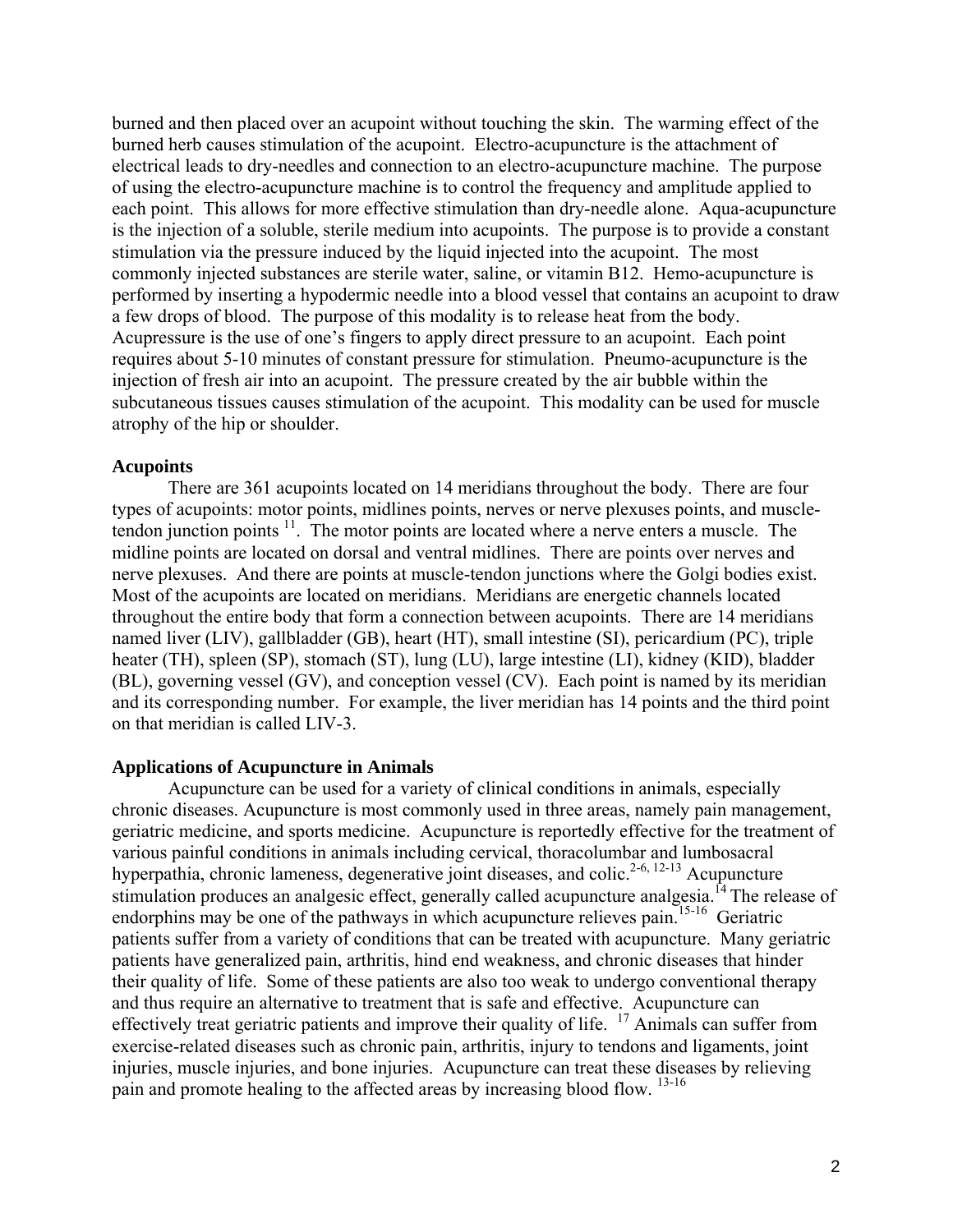### **Safety of Acupuncture**

As compared with other modalities of therapy, acupuncture is much safer because of dual-direction regulation.  $1-2$  This means when an acupoint is stimulated, the physiological response induced matches the body's need at the time. An example of dual-direction regulation can be demonstrated through the use of two acupoints (BL 21 and GV 1). These two points address gastrointestinal motility and may be used in either an animal that is constipated or that has diarrhea $1, 10$ 

## **Cautions and Contraindications**

Certain cautions must be taken when treating weak or debilitated patients. The use of fewer acupoints are used for weak or geriatric animals. When treating performance animals, wait a couple of hours after training or racing sessions before starting any acupuncture treatment. Acupoints around the thoracic cavity (e.g., BL-13 to BL-17) require an insertion distance for the needles that is shorter for other acupoints. Be cautious when using moxibustion in the summertime because it warms the body and might lead to too much heat. Be cautious when using hemo-acupuncture in the wintertime because blood loss can lead to a cooling of the body. Be cautious when using points around the eyes as to not puncture the globe. Although rarely a problem in animals, electro-acupuncture must be done very cautiously in patients with pacemakers.

 There are no specific diseases that cannot be treated with acupuncture. However, there are certain contraindications of needle insertion based on the location of the acupoint or health status of the patient. Contraindications for certain applications of acupuncture include the following: 1) never insert a needle directly into a tumor or open wound, 2) never use a needle at acupoint CV-8; only moxibustion is used at CV-8, 3) never use certain acupoints (i.e., ST-36, SP-6, BL-40, BL-60 and BL-67), as well as points around the lumbar and lower abdominal regions during pregnancy, 4) never use electro-acupuncture on seizure patients, 5) never use hemo-acupuncture on weak or geriatric animals  $1,10$ .

### **Conclusion**

Acupuncture can be used to treat a variety of diseases including pain, geriatric diseases, and exercise-related diseases. Different acupoints and different methods of stimulation can be employed to treat specific diseases. Although few, there are cautions and contraindications to using acupuncture therapy. Therefore, it is highly recommend that a licensed veterinarian take a course certifying them in veterinary acupuncture before implementing it as part of their practice. With the increasing amount of clinical trials and research being performed using acupuncture therapy, we have a better understanding of acupuncture's mechanism of action. Also, our animal patients greatly benefit from this recent understanding and application.